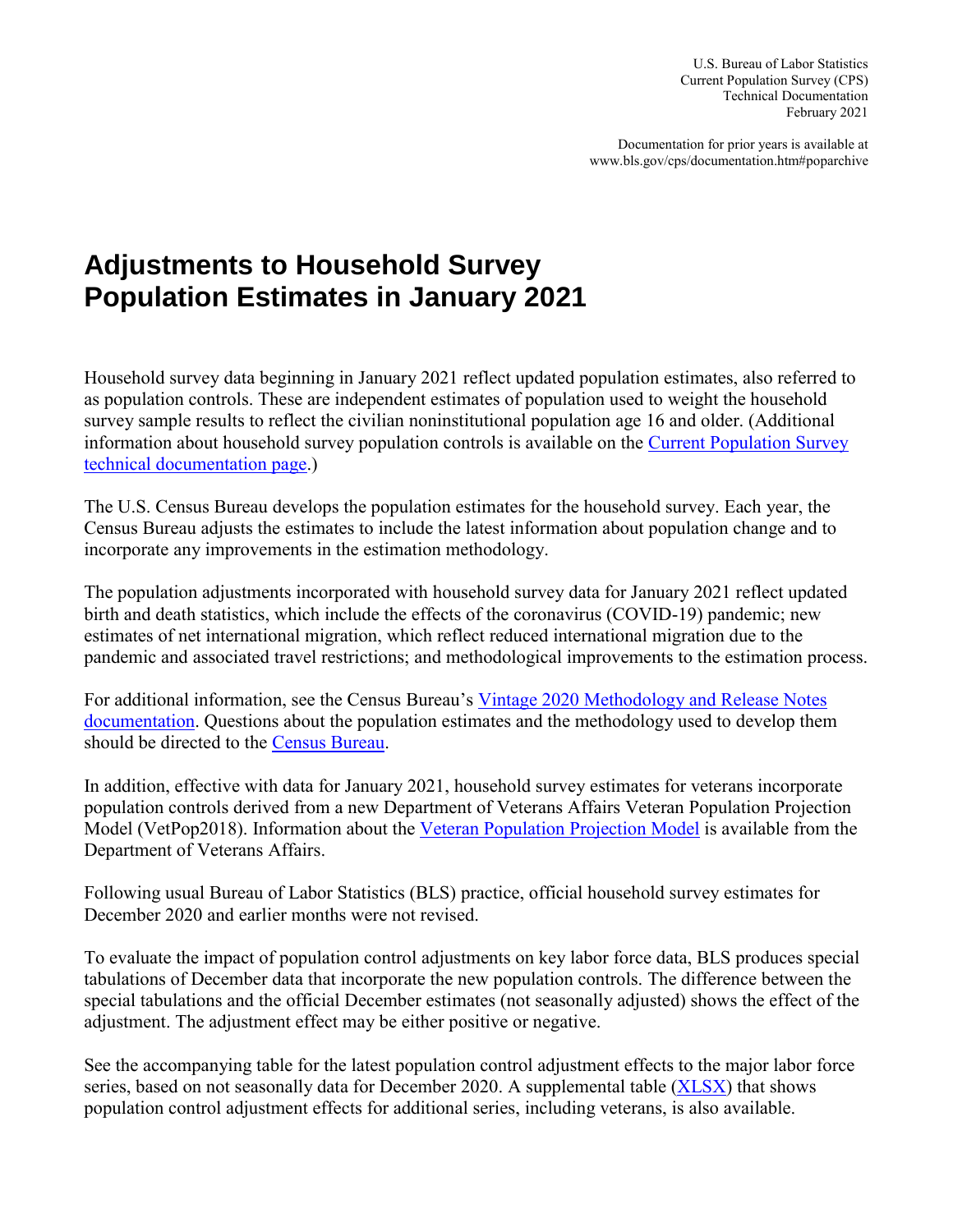## **Employment status of the population for selected labor force groups, not seasonally adjusted, December 2020 (2021 population adjustment effect)**

(Numbers in thousands)

| Employment status, age, sex, race, and Hispanic or<br>Latino ethnicity | As<br>published                                                           | Based on<br>updated<br>population<br>controls                             | <b>Difference</b>                                             |
|------------------------------------------------------------------------|---------------------------------------------------------------------------|---------------------------------------------------------------------------|---------------------------------------------------------------|
| <b>TOTAL</b>                                                           |                                                                           |                                                                           |                                                               |
|                                                                        | 261.230<br>160,017<br>61.3<br>149,613<br>57.3<br>10.404<br>6.5<br>101,213 | 260.754<br>159.817<br>61.3<br>149.433<br>57.3<br>10.384<br>6.5<br>100,936 | -476<br>-200<br>0.0<br>-180<br>0.0<br>$-20$<br>0.0<br>$-277$  |
| Men, 16 years and over                                                 | 126,367<br>84,644<br>67.0<br>78,955<br>62.5<br>5,689<br>6.7<br>41,723     | 126.144<br>84,544<br>67.0<br>78,864<br>62.5<br>5.680<br>6.7<br>41,600     | $-223$<br>$-100$<br>0.0<br>-91<br>0.0<br>-9<br>0.0<br>$-123$  |
| Men, 20 years and over                                                 | 118,010<br>81,877<br>69.4<br>76.572<br>64.9<br>5,305<br>6.5<br>36,134     | 117,808<br>81,783<br>69.4<br>76.485<br>64.9<br>5,297<br>6.5<br>36,026     | -202<br>-94<br>0.0<br>$-87$<br>0.0<br>-8<br>0.0<br>$-108$     |
| Women, 16 years and over                                               | 134,862<br>75,373<br>55.9<br>70.658<br>52.4<br>4.715<br>6.3<br>59,490     | 134,610<br>75.274<br>55.9<br>70.569<br>52.4<br>4.705<br>6.2<br>59,336     | -252<br>-99<br>0.0<br>-89<br>0.0<br>$-10$<br>$-0.1$<br>$-154$ |

See notes at end of table.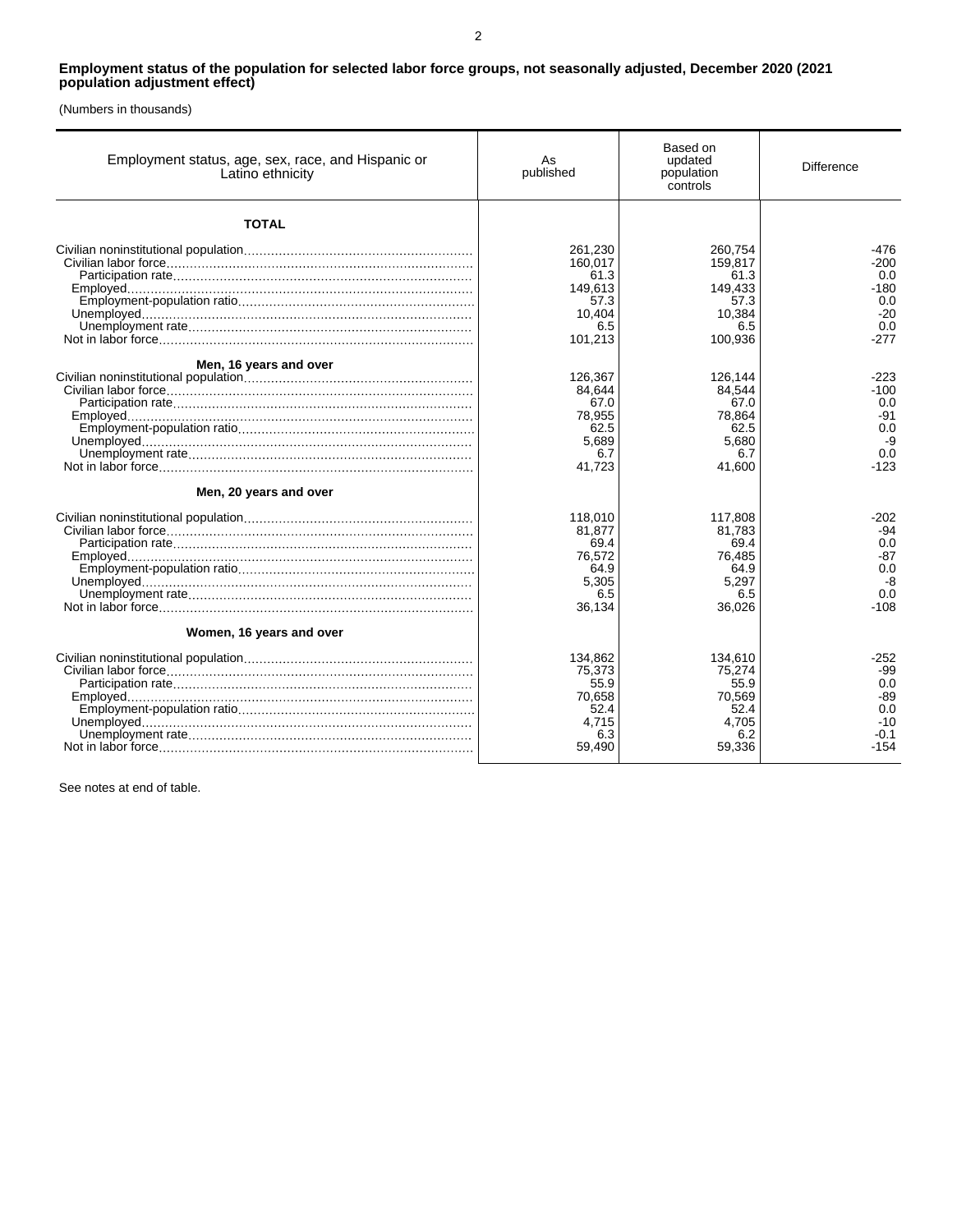## **Employment status of the population for selected labor force groups, not seasonally adjusted, December 2020 (2021 population adjustment effect) -- Continued**

(Numbers in thousands)

| Employment status, age, sex, race, and Hispanic or<br>Latino ethnicity | As<br>published                                                         | Based on<br>updated<br>population<br>controls                           | Difference                                                  |
|------------------------------------------------------------------------|-------------------------------------------------------------------------|-------------------------------------------------------------------------|-------------------------------------------------------------|
| Women, 20 years and over                                               |                                                                         |                                                                         |                                                             |
|                                                                        | 126,681<br>72.558<br>57.3<br>68,248<br>53.9<br>4,309<br>5.9<br>54,124   | 126,451<br>72.463<br>57.3<br>68,163<br>53.9<br>4,300<br>5.9<br>53,987   | -230<br>$-95$<br>0.0<br>-85<br>0.0<br>-9<br>0.0<br>$-137$   |
| Both sexes, 16 to 19 years                                             |                                                                         |                                                                         |                                                             |
|                                                                        | 16.538<br>5,582<br>33.8<br>4.793<br>29.0<br>789<br>14.1<br>10,956       | 16.495<br>5.571<br>33.8<br>4.784<br>29.0<br>787<br>14.1<br>10,923       | -43<br>$-11$<br>0.0<br>-9<br>0.0<br>$-2$<br>0.0<br>$-33$    |
| <b>WHITE</b>                                                           |                                                                         |                                                                         |                                                             |
|                                                                        | 201,749<br>123,828<br>61.4<br>116.479<br>57.7<br>7.348<br>5.9<br>77,921 | 201,546<br>123.782<br>61.4<br>116,442<br>57.8<br>7.340<br>5.9<br>77,764 | -203<br>-46<br>0.0<br>-37<br>0.1<br>-8<br>0.0<br>-157       |
| <b>BLACK OR AFRICAN AMERICAN</b>                                       |                                                                         |                                                                         |                                                             |
|                                                                        | 33,516<br>19,919<br>59.4<br>18.066<br>53.9<br>1,853<br>9.3<br>13,597    | 33,471<br>19,904<br>59.5<br>18,052<br>53.9<br>1.852<br>9.3<br>13,567    | -45<br>$-15$<br>0.1<br>$-14$<br>0.0<br>$-1$<br>0.0<br>$-30$ |

See notes at end of table.